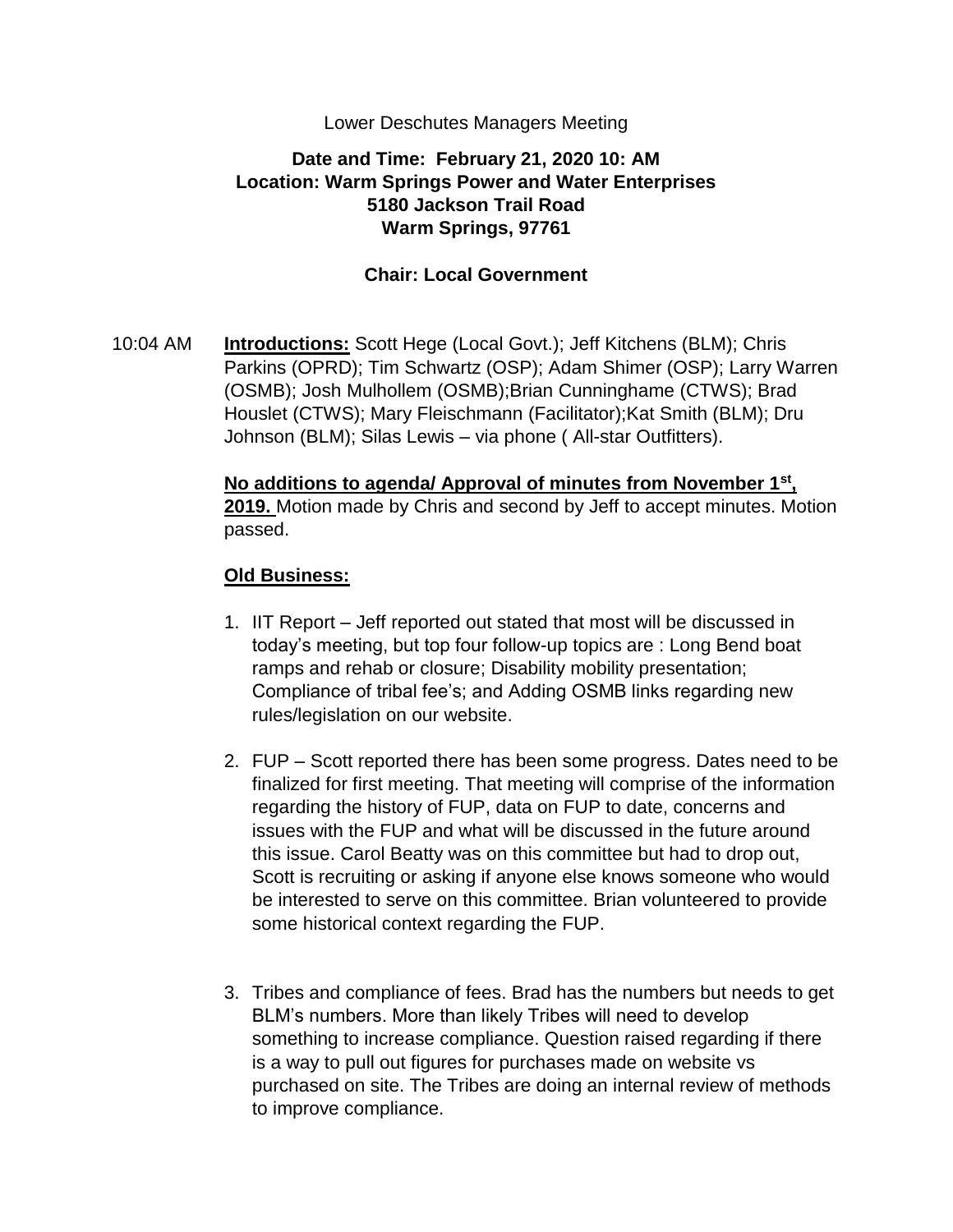- 4. White Paper Jeff handed out final copy of white paper on Limited Entry. This is a good foundation of how limited entry works along with the history. Each year will update information with BLM's slide presentation and revisit paper each year and add changes. The White Paper also includes the where the numbers are for limited entry and why the numbers are the way they are. Any questions or feedback can be directed to Jeff.
- 5. Reminder regarding guides/outfitters on permits within 24 hour notice. This is now being implemented that guides/outfitters are allowed to have an employee or subcontractors name on a permit for limited entry as long as permit is purchased within 24 hour of launching date. BLM has a way to check for compliance. If there is a violation of this policy, the outfitter will end up on probation. Started this process last year so there has been a full season to get the kinks out. Letters have been sent out with all the information. The onerous is on the outfitters/guides. Outfitters have been wanting to know what they need to provide to be in compliance. Question brought up of how often this is checked. BLM reviews at the end of the year. When outfitters/guides post their use reports then can go back and make sure they are in compliance. Question about what kind of documentation is needed. Jeff reported he will bring samples at next meeting of what that looks like. Brad raised questions about do we know of restrictions for clients purchasing these permits. Jeff said that the outfitters/guides are purchasing for their customers. The past year somehow outfitter/guides names are still showing up on permits, not sure why this is happening but they are digging deeper to resolve. The new system with Rec.Gov. Should help clean this issue up. Further discussion of how this works regarding the previous hassles with clients/customers being able to purchase permits from outfitters. Old system outfitters could have own accounts on behalf of their clients. Question raised about status of vendor accounts. Still being worked on.

## **New Business:**

1. OSMB adding links to our website; Josh reported out that OSMB will be adding a new page on their website middle of next week with information regarding new rules and legislation. They in turn will get that link or information to our website for people to access. Question raised if they are getting many questions from the public. OSMB has reached out to outfitter/guides regarding when they need the new WAP pass as far as what rivers. Recreational users have not had many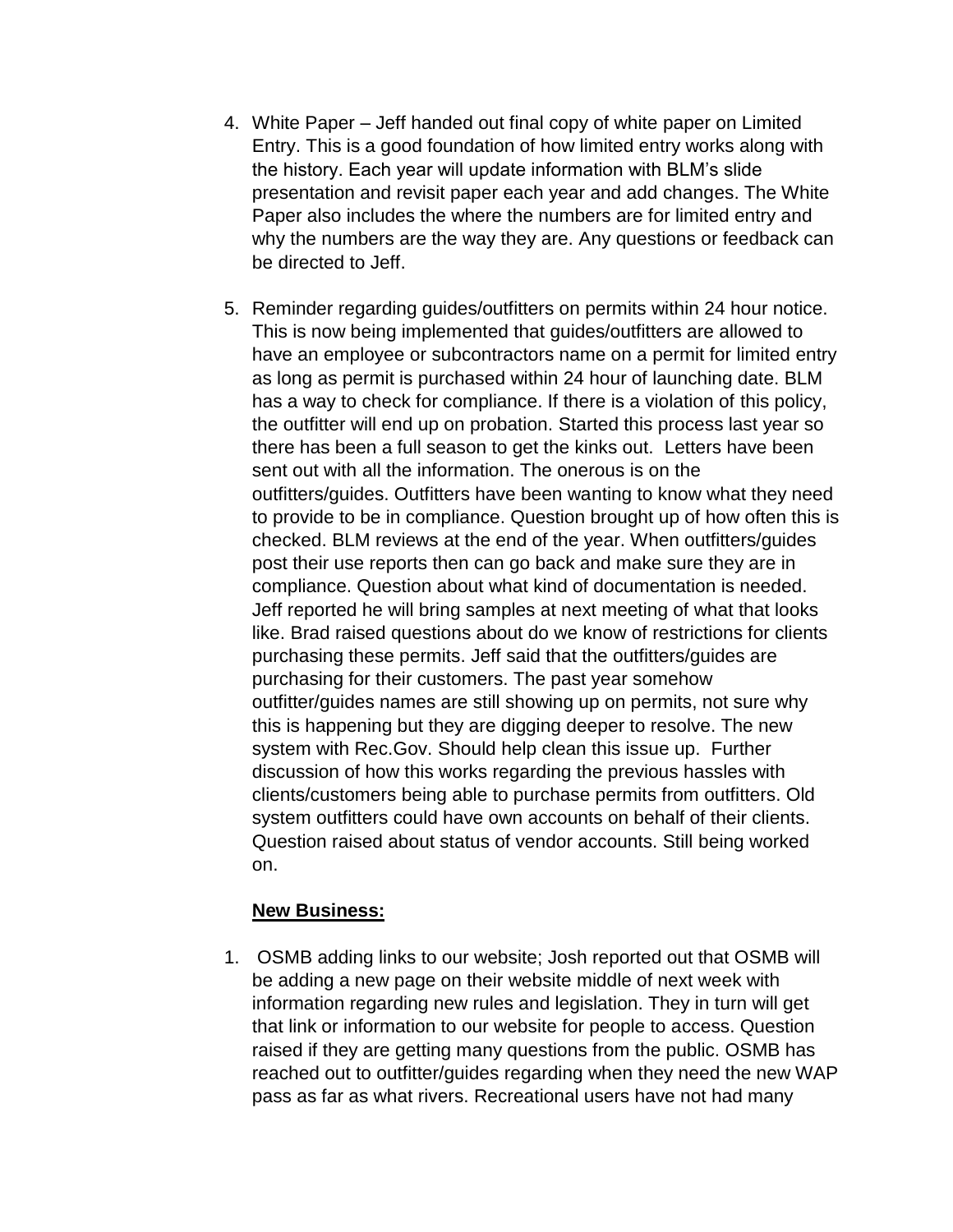questions at this time. Discussion of helmet requirements for outfitters on class 3 rapids or higher. Outfitters need to ask if clients want them and make them available, if clients decline then that is their choice – but it is becoming more common on many rivers with class 3 and above to wear helmets. Question raised of who determines river rapid classifications. Josh shared that they are basing that on how American Whitewater classifies rapids. At this time fishing guides seem to be the ones most caught off guard with this expectation. Drift boaters are not accustomed to helmet wearing. OSP shared that this can become a challenge for them regarding knowing what a rapid is classified at. It was brought up that many river guides have the classification on their maps.

2. John Day River – Scott asked if John Day River is now on Rec.Gov. Jeff shared that at this time he doesn't know the status but on March 4<sup>th</sup> there will be a first release of permits for testing phase. Limits are being placed and then the John Day will finally be in compliance with the RMP.

3. Long Bend – Brian shared with group that last summer there was a tour by the Managers of several boat ramp areas upstream from Harpham Flat. He gave history of how Long Bend was illegally constructed and was/is outside of the RMP. When the Tribes worked with BLM for the use of Harpham Flat, there was a concern that if the Tribes closed access to Harpham Flat where would people launch. BLM developed Long Bend as a launching choice, taking away what previously was just camping. Currently there are no physical indicators as to parking, launching, etc. Brian suggested a proposal be made by the Managers to either close this site or at best look at rehabilitation. Jeff shared that he has not found any documented history of how Long Bend was developed. He can't find any information of how ramp was constructed or why. BLM is concerned about Long Bend and several other launch points in that area. He shared that there are two issues – the condition of boat launches and the use of the various sites. There has been extended damage than what was intended in these sites. Between use by boaters and non-boaters, these areas are getting hammered. BLM's priority at this time is to get to these sites and have better control of traffic. Looking at signage for information to improve safety and traffic. BLM has a person who will be looking at limits of acceptable change on the entire river. They are also looking at placing boulders at sites to prevent further damage at riparian sites. There have been many complaints this past year and so they are looking at better management of existing sites. Managers will have to look at all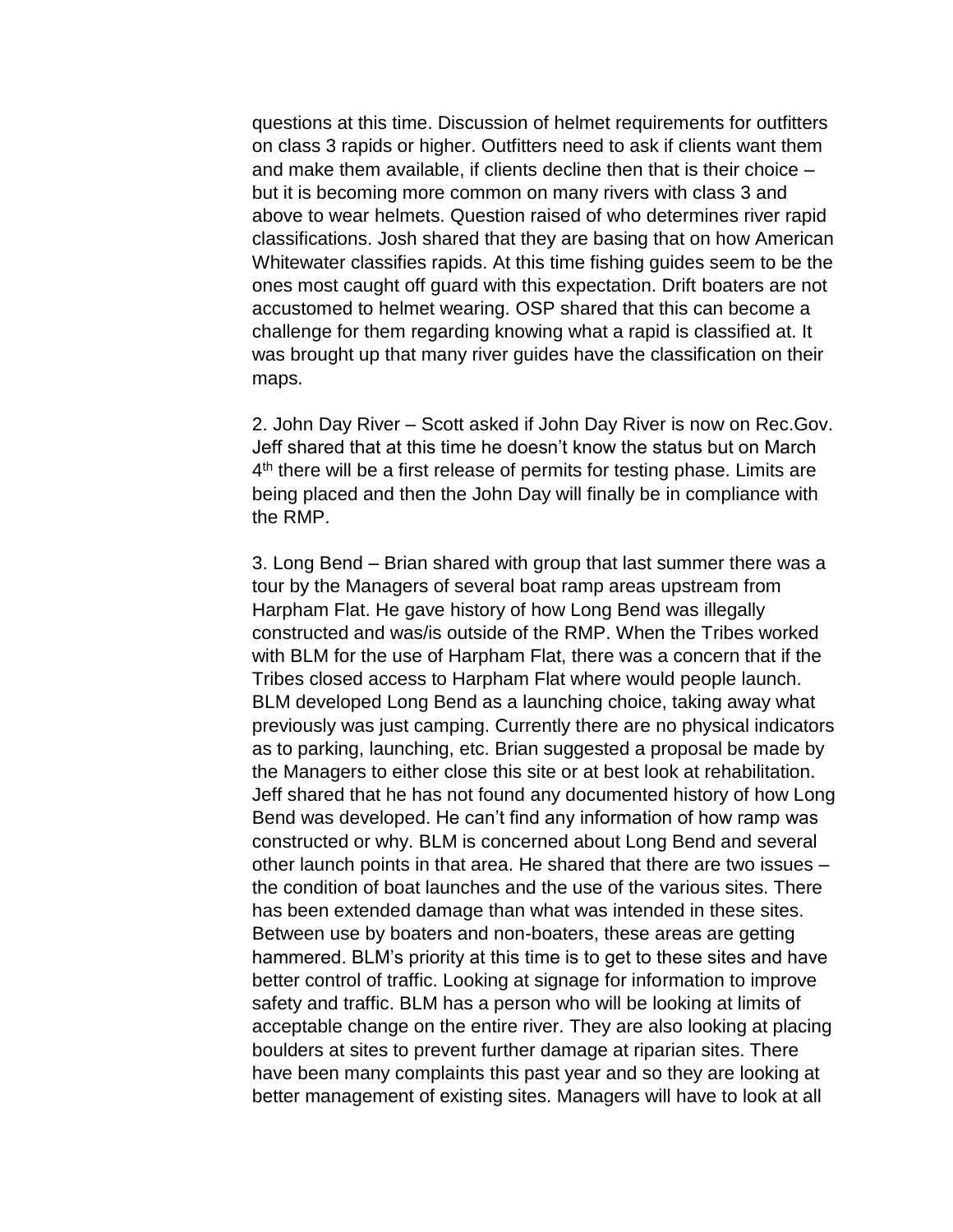sites on the river. Need to look at volume of use, which includes an analysis of Long Bend and others. Once that is done, then there is the process of putting out to the public results of that analysis, especially if looking at closure of some launch sites. Question posed if we need all these sites that are in close proximity of each other or need to improve. Priority is to prevent further damage. Scott asked how do we address this issue or how do we get to closing of sites. Jeff shared that outside of an emergency, BLM can't shut down Long Bend without public input and then need to look at what happens to the remaining sites as far as heavy use, etc. BLM is focused on completing toilet project, completing NEPA permits for repairs and getting Segment 4 EA completed. They will then move forward on Segments 1 and 2 regarding launch sites and taking out any of the other launch sites. Discussion of who uses Long Bend, which some commercial do and it is set up in their SRP- that being said new permits adding commercial outfitters are not given permission to launch at those sites. There are dedicated put- ins and take- outs, and at this time Long Bend is not an option since it is not a designated launch site in the Lower Deschutes River Management Plan (which the RMP are two different documents). Brian said that the Tribes supports BLM looking at Long Bend in the future and is glad about the boulders. Boulder placement this season and keeping Long Bend on their radar for better management is a plus. Chris shared that having an education season prior to closure would be useful/helpful. Glad BLM has foresight in EA when looking at this. Brad added that getting this pieced together for the long term is necessary. Can collect data for longer stretch and do some upgrade to maintain these sites.

- 4 Segment 4 EA. Scott asked about status of this. BLM did not get the funding they had hoped, but will start with the funding they do have and get the information that they can at this point. BLM has a specific person to assist with this process and capture information regarding Segment 4. Question brought up regarding time-line for competing EA given changes in policy. Jeff shared they have 180 days to complete once project initiation letter is done and then scoping of the project. They will be collecting data and then at some point need public scoping.
- 5. Disability mobility concerns: Discussion regarding previous presentation at IIT meeting by Mr. Wilhite. Josh from OSMB shared how they have dealt with similar complaints and had sent out copies of how those complaints were handled. Pretty much complaints have been dismissed. Cases are obviously done on a case by case basis,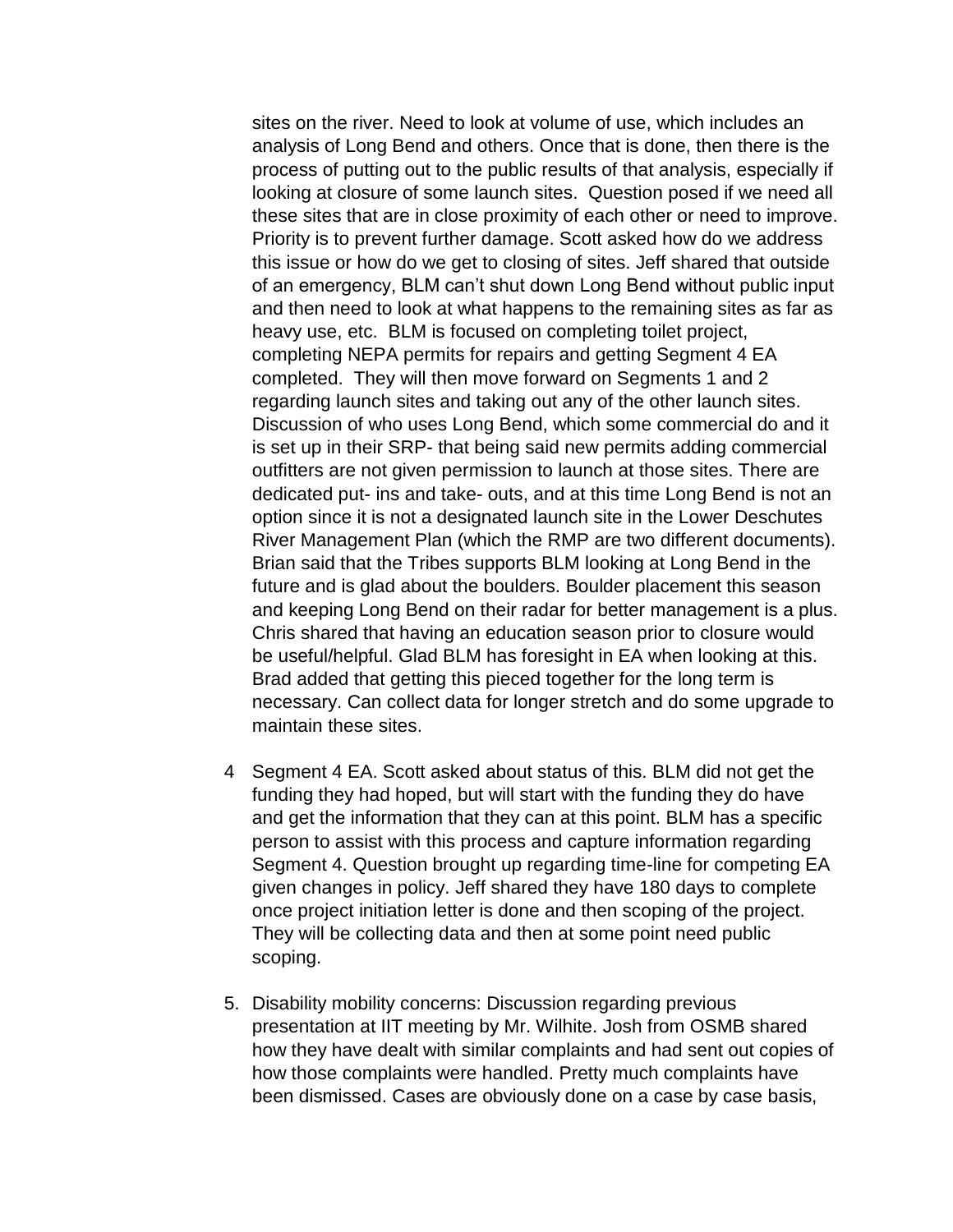but there are certain lakes as an example which simply are open to electric motors as an example. There are so many more lakes that allow this that is not discriminating someone who requires an electric motor to get on a lake. Scott asked what Managers position is on this. Jeff again discussed the previous discussion the group had with the gentleman who wanted permission to float down in his float tube due to his disability. The rules state that fisherman in float tubes have to be tethered to the bank and once they become untethered then they need a boaters pass. This may not be clearly articulated in the plan and so an amendment may be needed. The Lower Deschutes in Segments 1, 2 and 3 are classified as non-motorized which is clearly stated in the plan. Equal access does not mean special access. More discussion that this subject is coming up more and more as people want access to wilderness, etc. It was mentioned that unless someone brings up litigation, if it is non-motorized than it continues to be non-motorized. The challenge will come up someday especially in segment 1. OSMB felt that the Managers in a good position with things remaining as they are, again because it is in the plan and people have other options as far as where to boat or fish. Group made a decision that this subject has been considered, discussed and at this point they are moving on. Equal access is one thing but special access is different. Group wants to bring closure to this matter for Mr. Wilhite and Chris volunteered to put together a letter/email or phone call to Mr. Wilhite and let him know we did discuss it and will utilize some information that OSMB has provided about this subject.

- 6. Dalles Rod and Gun Club Scott asked about the status of their request to use motors on Deschutes to reach their property, they apparently are now going to him for help. Jeff reviewed previous discussions on this matter and that they need to prove that they actually do not have right of way access to their land. They need to meet with lawyers and meet with someone from the railroad besides the security person. If they don't have legal access then a discussion can happen, but again they will have to come up with finances because to look at how to give them access on public lands requires an EA, which will cost money and time for BLM. BLM's concern is not setting a precedent.
- 7. Conference calls Discussion regarding when conference calls are necessary and when representatives need to be present for meetings. Jeff shared that IIT meetings, due to only making recommendations and not decisions, conference calls can be necessary along with public input. Managers meetings, representatives are expected to be in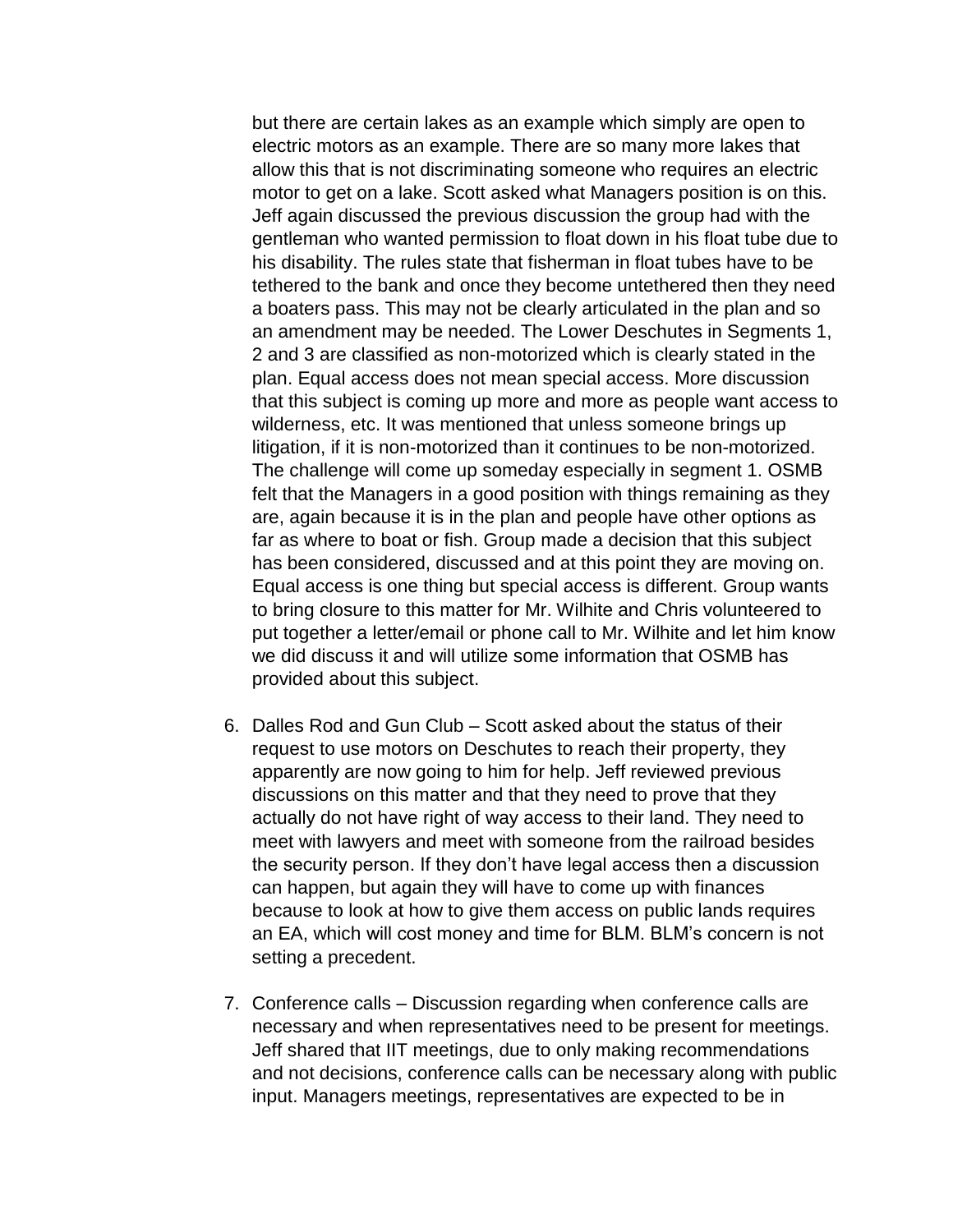attendance as well as the public. Mary shared she is doing her best to accommodate the ability to have conference calls, but some of our locations simply don't have that. More conversation regarding public hearing rules and having public involved. Jeff shared that notifications go out to public two weeks before meetings to allow public to attend. More discussion regarding minutes and agenda and how public gets that information. Chris will check with Maggie in their office to find out what gets posted and if more can be posted. Concerns are around costs and length of time for conference calls – who pays for this? Other question was how many people can call in, especially when we start having conversations around Segment 4 EA. More discussion regarding inviting the public to conference call in. Jeff shared that protocol would need to be set up regarding who is on the line, who wants to speak during public comment and how much time would be allowed. (Who is simply listening and who wants to comment). Mary will work on this and will find out limitations of how many callers as well as if there are other alternatives. Group decided to each year review this and see if it's working. Today there was only one public person on the phone line.

### **Round Table Discussions and Updates**

**Confederated Tribes of Warm Springs**: Not a lot to report. Advertising going up. Have one person for law enforcement and another almost completing training.

**OSMB** : Already pretty much discussed everything. Josh shared that they will be doing an emergency activity regarding a case of invasive species being exposed at Lake Billy Chinook. This will be a practice run of how to respond because of spreading concerns. Tribes are involved as well as other partnerships this is scheduled for May 19<sup>th</sup> and 20<sup>th</sup>, 2020. This is a table top exercise. OSMB will be sending out notifications with more details.

#### **ODFW:** No report

**OSP:** There is a change in their supervision teams /structural changes. They want to be better aligned with ODFW. Want to increase enforcement presence on the river. Talked with Lane (Wasco Sheriff) regarding a law enforcement meeting in Maupin in late March or April. They will discuss jurisdiction and how to get everyone on board.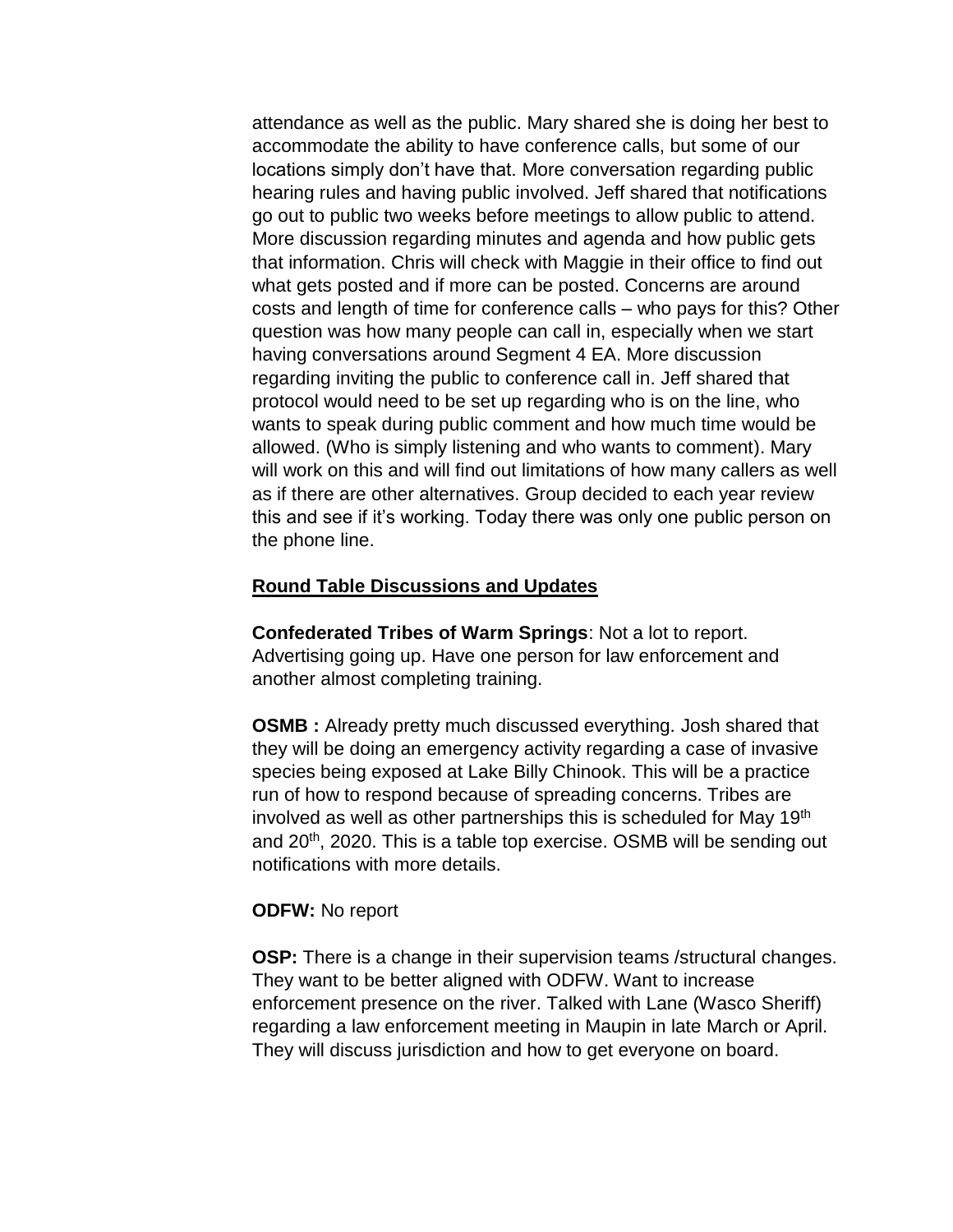**Wasco County:** Scott reported out that they are working on the law enforcement meeting as the seasonal kickoff. They have 2 deputies for the OSMB and OPRD contracts. They plan on 5 to 7 floats this year. They will come on board late spring/early summer. Deputies are Ray Ward and Nolan Randal.

### **Local Govt. :** Nothing more to share

**OPRD:** Chris shared that it is time to renew the contract for Mary's services. All reports from partners is positive and will connect with Mary to renew her contract (if she wants it) – She does.

**BLM –** Jeff reported that that the signage at Sandy Beach is now permanent, it will no longer be taken down after last year's incident of boaters floating past. They are almost done with Phase 2 regarding toilets at Harpham, Sandy Beach, Devil's Canyon and Blue Hole. Phase 3 of this project will be looking at up to 4 or 5 sites for access by boaters and foot traffic. They plan to install 2 or 3. Doing an EA on segment 4, most compost systems have a channel separating fluid waste from solid waste…need to look at how that will work. Trout Creek has some closures due to Eagle nesting, which still dealing with hikers/climbers respecting that. Seasonal hiring is good. All river rangers and park rangers are getting filled. The draft of their business plan in in final stages regarding RAC approval of \$5 camping fees for non-boaters and \$5 flat fee for boaters in Segment 1 and 4. Next step is for the federal registration and then open to public comment. That takes 90 days. Scott brought up question of does this fee play into this group. Jeff explained the process that RAC identifies this need separate from managers, it goes to a RAC subcommittee and then the Managers group and RAC for approval prior to public comment. SRP question was brought up at IIT and it will not happen this year. In 2014 there was an audit, but again BLM cannot do this year. BLM continues to work on improvements with driving safety for shuttle, public and outfitters. Adam from OSP shared that county roads can put up signage regarding cautions, congestion, etc. It is difficult for them to enforce traffic safety since there are no speed limit signs posted. BLM will look into this.

#### **Public Comment**

Silas shared that closing of Long Bend would not be well received. Many outfitters would not want to lose that access. He also shared that long time member of the Managers group, Sherry Holliday, passed